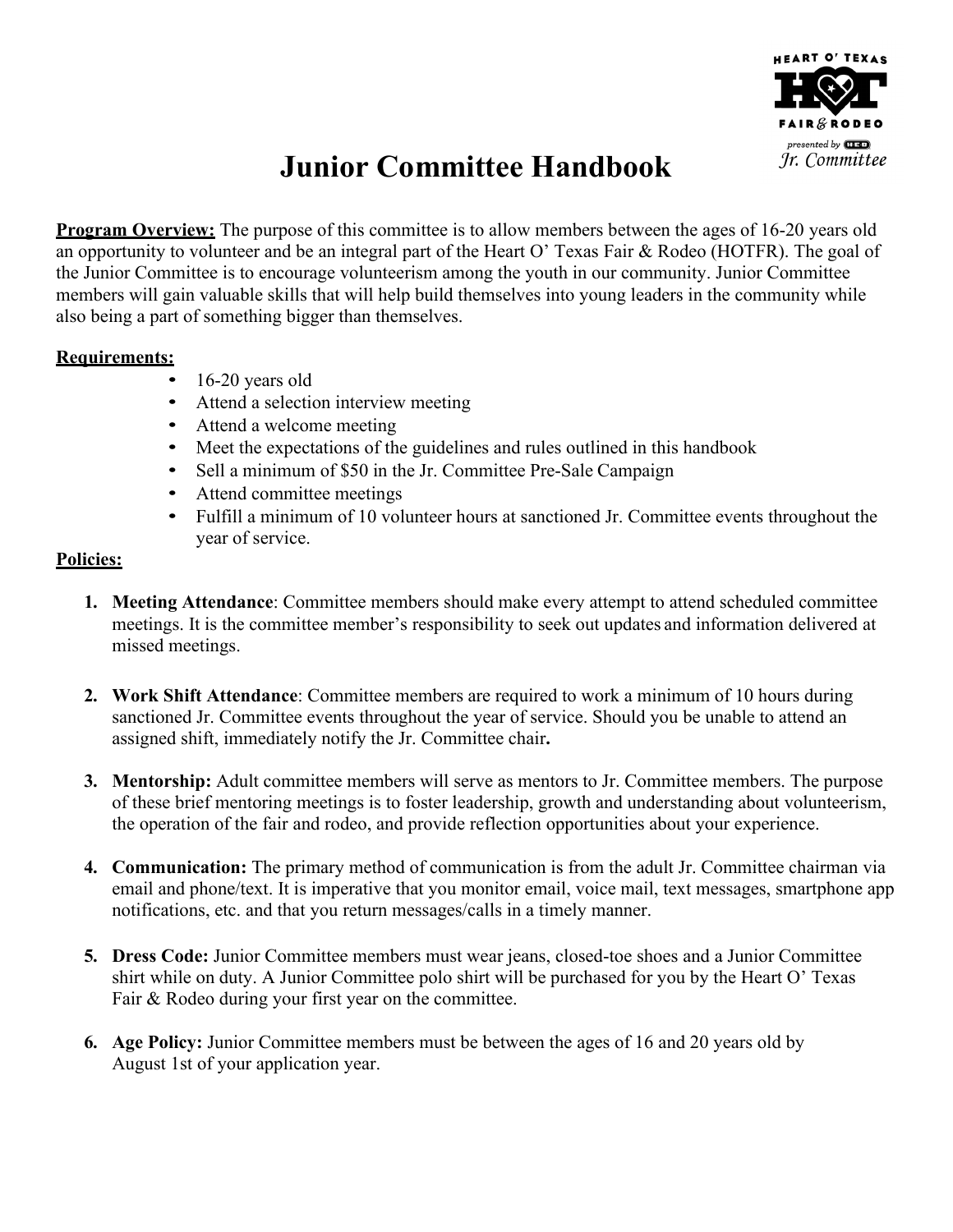### **General Rules:**

- 1. Absolutely NO drug or alcohol use or possession is permitted by Junior Committeemen at the HOTFR grounds or events associated with the HOTFR. Members must NEVER report to a shift under the influence. Membership will be revoked if such actions occur.
- 2. Committeemen shall represent themselves in a professional and respectful manner at all times and follow the standards of the conduct and code of ethics when serving as a volunteer of the HOTFR.
- 3. Failure to show up to your assigned shift to work will result in consultation with the committee chair to determine appropriate course of action. More than one "no show" could result in removal from the committee. The committee chairman and fair staff reserve the right to remove an individual from the program at any time.
- 4. Junior Committee members must sign in and out at the beginning and end of each shift as instructed.
- 5. Junior Committee members will work with another junior member or adult member at all times.

#### **Pre-Sale Campaign Incentives:**

| <b>Award Level</b> | <b>Production Value</b> | <b>Cumulative Prize Value</b>           |
|--------------------|-------------------------|-----------------------------------------|
|                    | \$50                    | T-Shirt                                 |
| ာ                  | \$500                   | Heart O' Texas Fair & Rodeo<br>Backpack |
|                    | \$1,000                 | \$150 Main Event Gift Card              |
|                    | \$2,000                 | 2 Kalahari All-Day Waterpark<br>Passes  |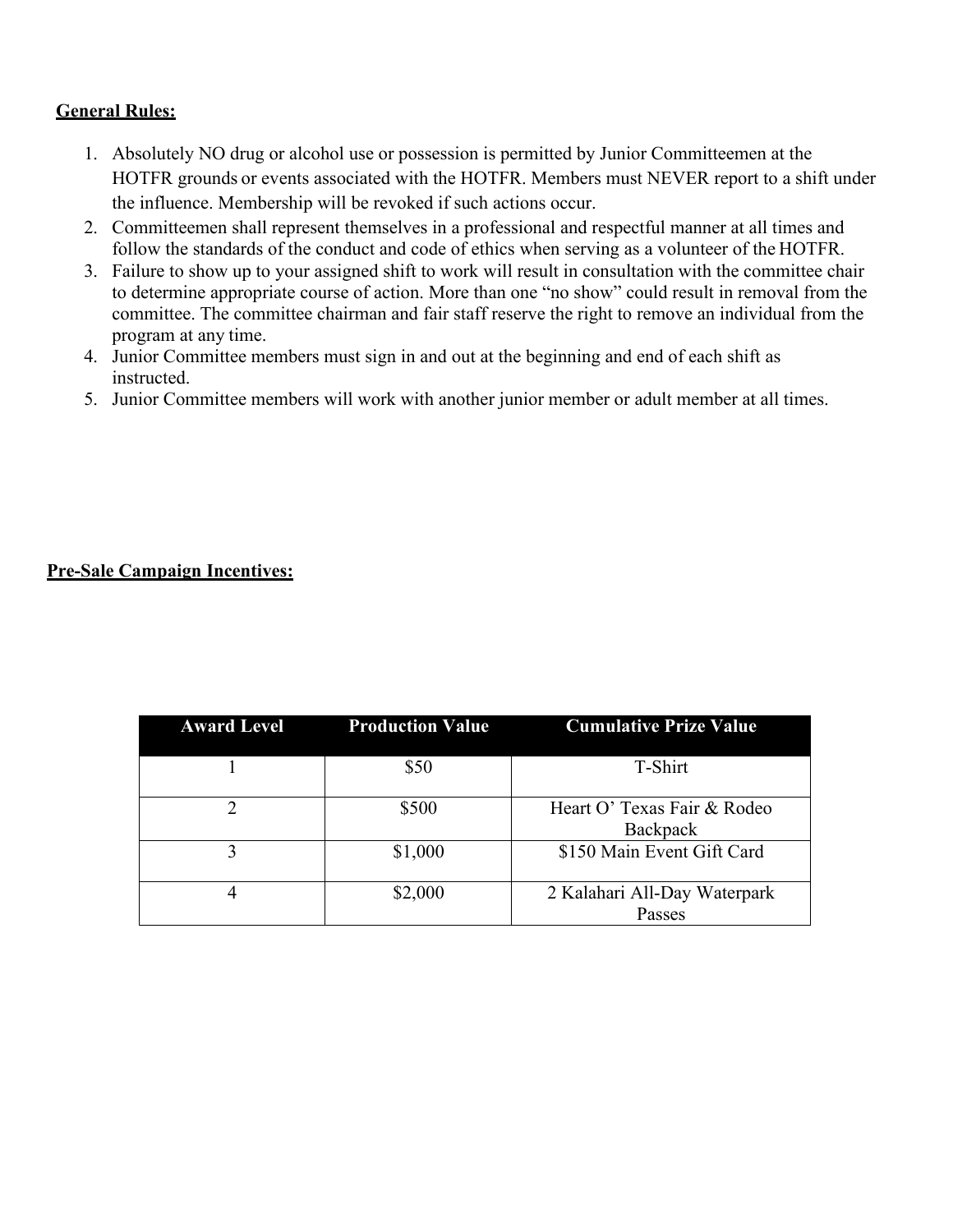# **Code of Ethics:**

# **Purpose**

The reputation for fairness and excellence depends on the collective commitment of our directors, officers, committeemen and employees working together in a manner that merits trust and confidence from our customers, communities, and most importantly, the youth we serve. The purpose of this document is to convey those basic principles of conduct.

# **Objective**

The primary objective of this document is to reinforce accountability for responsible and mature behavior in all who represent our organization.

a. All persons professionally associated with our organization are expected to adhere to the spirit and the letter of all laws, rules and regulations. Illegal or unethical actions are unacceptable, and willful violation of the substance, intent, or implementation of this document will be grounds for appropriate disciplinary action.

b. Each employee or Committeeman must keep the interest of the HOTFR foremost in mind while providing assistance to spectators, performers and participants of the HOTFR.

c. Each Committeeman must give, to the best of his/her ability, comprehensive and thorough support of the respective committee membership.

d. Each Committeeman must acknowledge and support the proper and authorized uses of HOTFR equipment and resources.

e. Each Committeeman must thoroughly understand the needs of the respective committee before proceeding with recommendations.

f. Each Committeeman must be honest and trustworthy, avoid harm to others, be fair, not discriminate and respect the privacy of others.

g. Each Committeeman must avoid making financial commitments for the HOTFR without advance approval by HOTFR management.

h. All statements to the media are to be approved by the President, or appointee of the HOTFR management team.

# **Credential Policy**

A. Committee credentials shall provide admission to: the Heart O' Texas Fair & Rodeo, the Finals of the Rodeo, and the livestock show for the badge holder only.

B. Committee lanyards shall not provide parking privileges or admission to various restricted areas such as, but not limited to, the Back Porch Club, rodeo chute area, entertainer dressing rooms, judging rings/arenas, etc.

# **General Information and Procedures**

A. Credentials are non-transferable and are for the exclusive use of the individuals to whom they are issued. The act of loaning, giving or selling lanyards to other individuals is strictly prohibited.

B. Any member/individual found to be duplicating or attempting to reproduce lanyards, parking permits or other similar items without written permission from HOTFR management may be prosecuted to the fullest extent of the law and/or permanently expelled from HOTFR Committee membership.

C. Credentials issued which are stolen or lost may be replaced if the lanyard holder submits a written statement to the President/CEO's office documenting the extenuating circumstances. Depending on the circumstances involved, the Fair shall not be obligated to replace a lanyard that has been lost or stolen.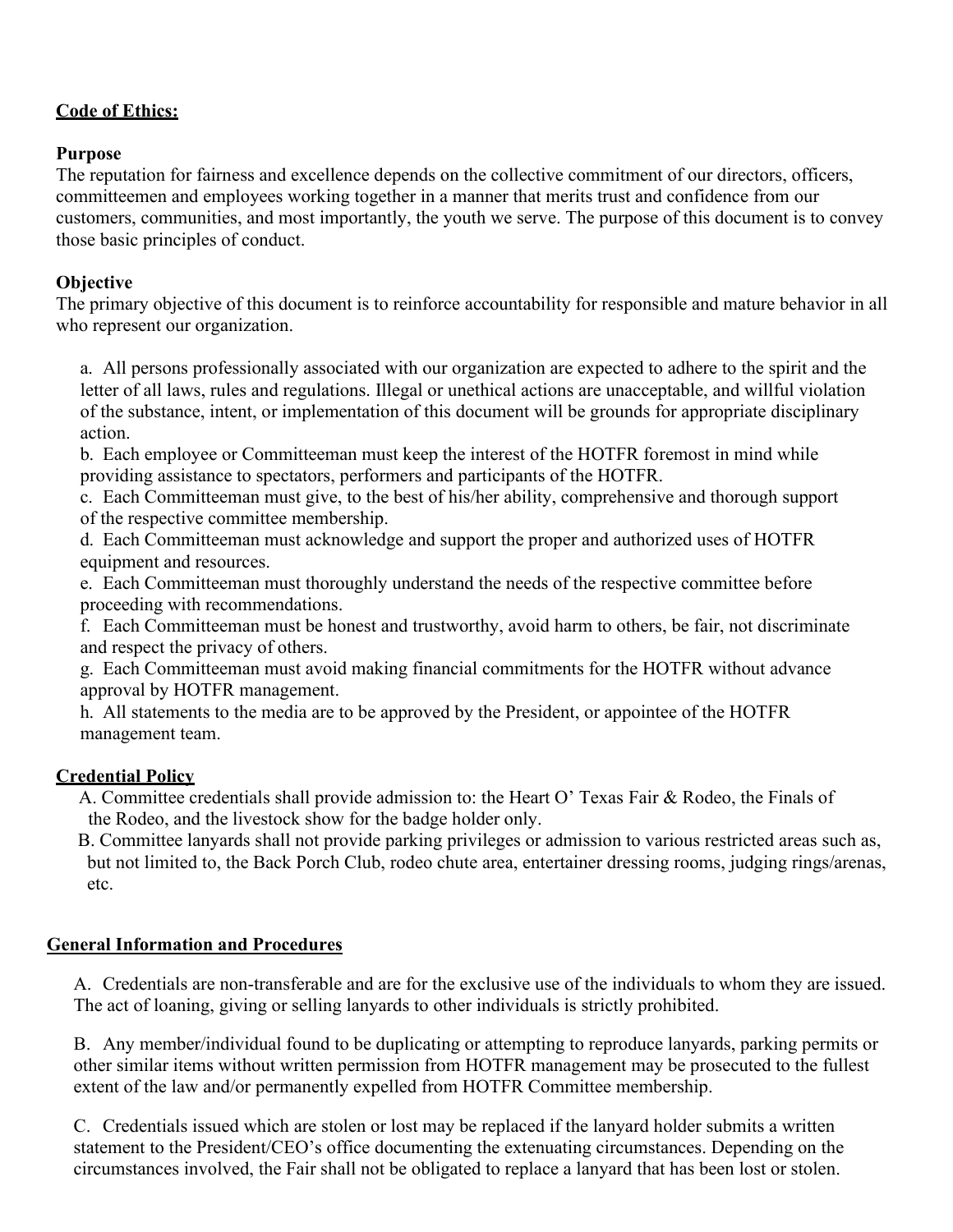D. Credentials shall be issued only to committee members, staff and individuals approved by members of the Executive Committee or their designee. Such lanyards shall be issued by the President's office for the expressed purpose of conducting daily duties, responsibilities, public relations endeavors and general promotion of the HOTFR.

E. Credential holder agrees to sign a Liability Release/Indemnity form and a Code of Ethics Acknowledgement form prior to receiving credentials or beginning service as a HOTFR Committeeman.

F. Individuals issued credentials shall adhere to the rules, procedures and guidelines expressed herein. Under no circumstances shall individuals receive more than one (1) committee lanyard except in cases as stated herein. Proven abuse of lanyard privileges shall be considered grounds for forfeiture of the lanyard and possible revocation of HOTFR privileges. Conduct of lanyard holders should always be positive and consistent with the aims, purposes, character and integrity of the HOTFR as outlined in the Committee Management Program Vision Statement and Code of Ethics.

#### **Parking Permit**

A. Each committee member will be issued one (1) parking permit. The permit is good for year-round parking at the Extraco Events Center.

B. Each permit allows access to designated parking areas only. The permit will not allow access to restricted area